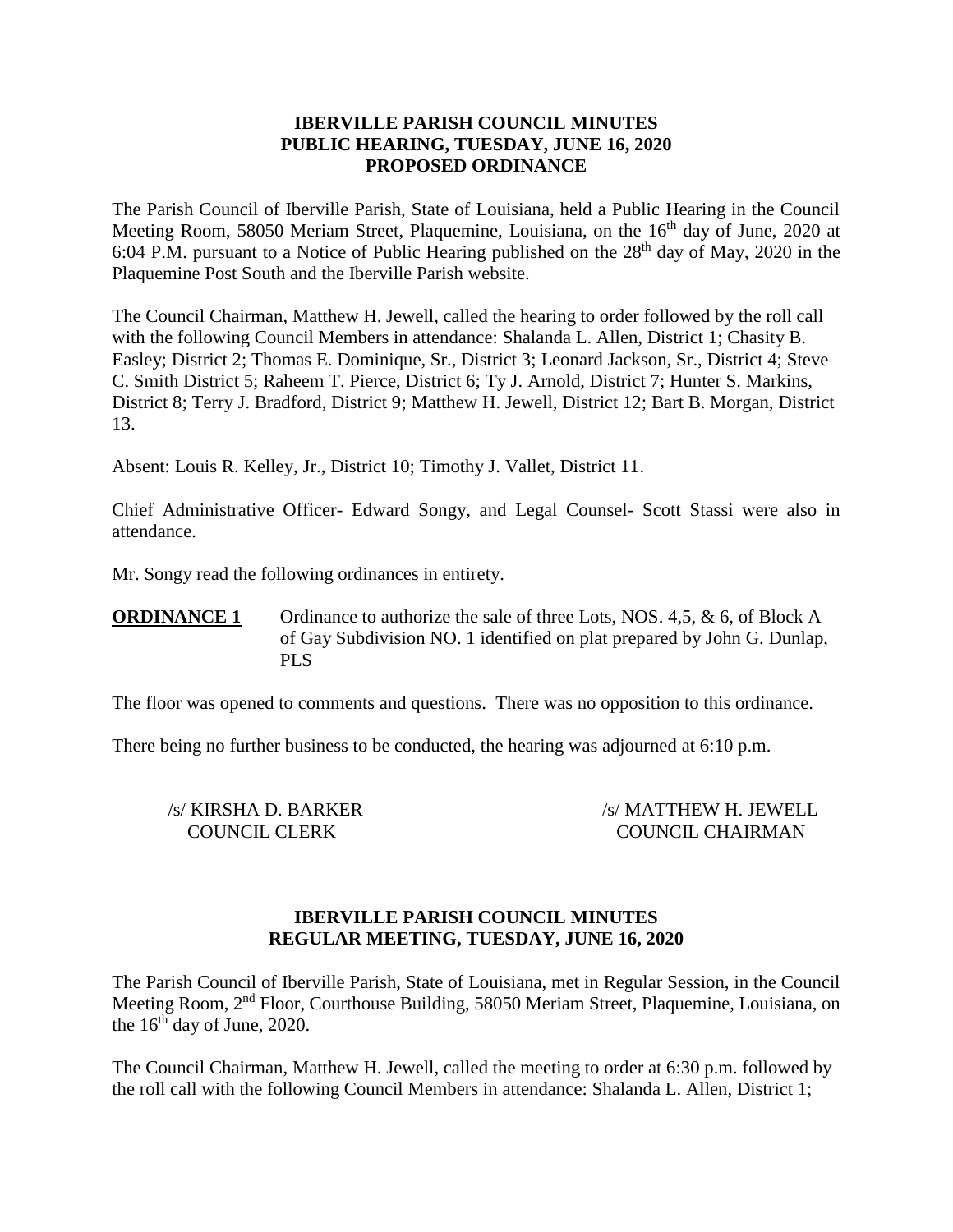Chasity B. Easley; District 2; Thomas E. Dominique, Sr., District 3; Leonard Jackson, Sr., District 4; Steve C. Smith District 5; Raheem T. Pierce, District 6; Ty J. Arnold, District 7; Hunter S. Markins, District 8; Terry J. Bradford, District 9; Matthew H. Jewell, District 12; Bart B. Morgan, District 13.

Absent: Louis R. Kelley, Jr., District 10; Timothy J. Vallet, District 11.

Chief Administrative Officer- Edward Songy, and Legal Counsel- Scott Stassi were also in attendance.

A quorum was present and due notice had been posted and published in the Plaquemine Post South newspaper on the  $11<sup>th</sup>$  day of June, 2020. The Pledge of Allegiance followed.

Council Chairman Jewell called for anyone wanting to make public comments to register with the Clerk. The following people registered to speak: Malcolm Dotson, Keithen Pugh, Les Ann Kirkland, and Vessie Pierce.

### ADDENDUM

- A) Resolution to authorize removal and storage of confederate statute located on grounds of former Iberville Parish Courthouse
- The Resolution Committee unanimous voted to added this item to the agenda as Resolution B.

## PRESENTATIONS AND APPEARANCES

None.

## APPROVAL OF MINUTES

Upon a motion by Councilman Jackson, and seconded by Councilman Arnold, it was moved to wave the reading of the minutes of May 19, 2020 and approve as written. The motion having been duly submitted to a vote was duly adopted by the following yea and nay votes on roll call:

YEAS: Allen, Easley, Dominique, Jackson, Smith, Pierce, Arnold, Markins, Bradford, Morgan. NAYS: None. ABSTAIN: None. ABSENT: Kelley, Vallet.

The motion was declared adopted by the Chairman.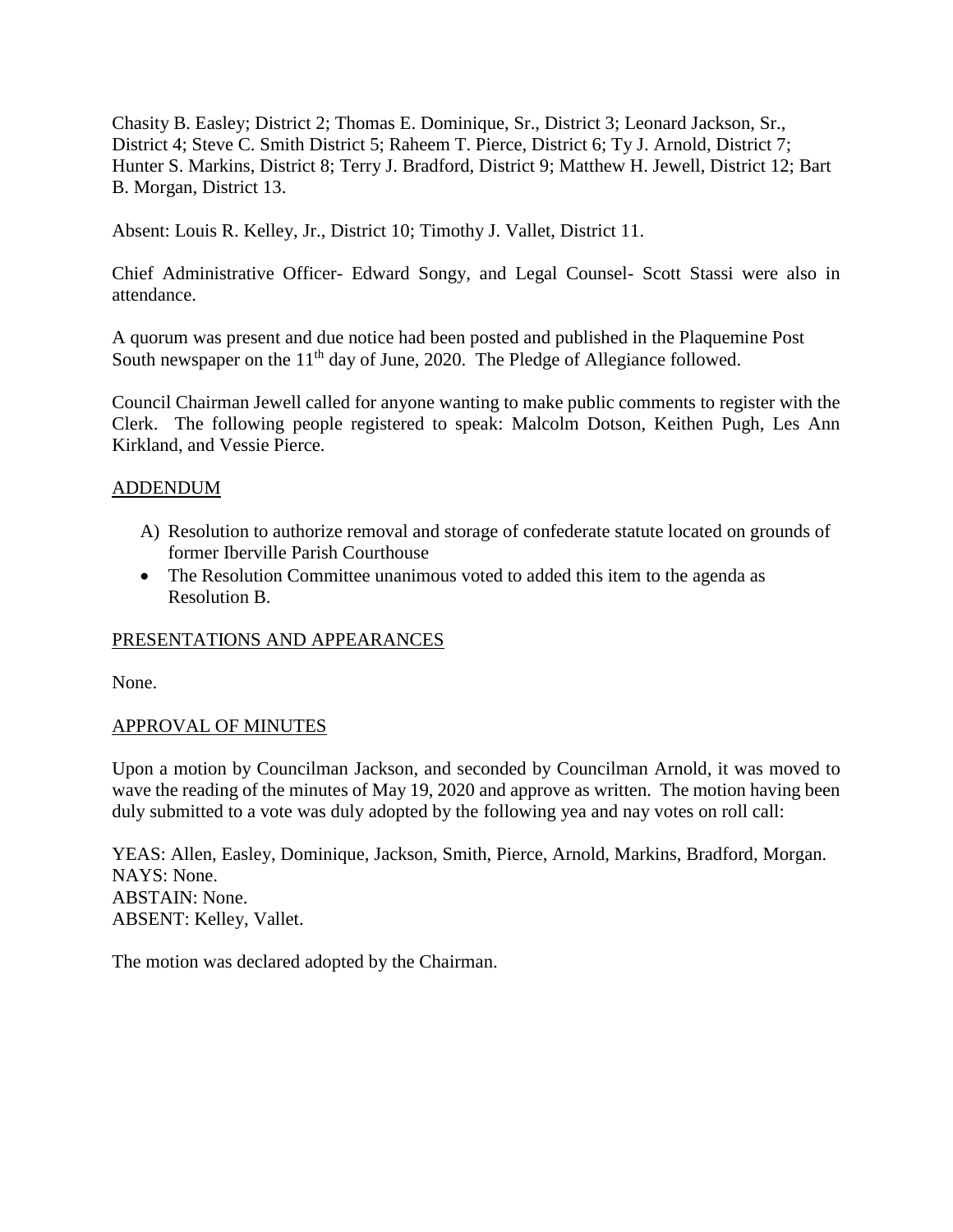#### PRESIDENT'S REPORT

CAO, Edward Songy, Jr. reported on the following in the absence of President Ourso:

• The Tropical Storm "Cristobal" was expected to come through Iberville Parish. The City of Baton Rouge filed a temporary restraining order against Iberville Parish regarding the aqua dam deployment. The hearing is scheduled for June 24, 2020 at 10:00 a.m. at the Federal Court in Baton Rouge. The Council will be updated in July on the outcome.

### FINANCIAL REPORT

Finance Director, Randall Dunn stated financial statements have been sent out. The collections for the month of April were down \$1 million. He will continue to keep an eye on sales tax collections and let the Council know if any adjustments need to be made.

### OLD BUSINESS

## **ORDINANCE IPC# 004-20**

# **ORDINANCE TO AUTHORIZE THE SALE OF THREE LOTS, NOS. 4, 5, & 6, OF BLOCK A OF GAY SUBDIVISION NO. 1 IDENTIFIED ON PLAT PREPARED BY JOHN G. DUNLAP, PLS,**

WHEREAS, the Iberville Parish Council received a donation of land from the Iberville Free Fair Association, Inc., a Louisiana non-profit corporation on December 22, 2015.

WHEREAS, a copy of the plat survey of the donated property prepared by John L. Dunlap, PLS, and dated January 12, 2016 is attached hereto and incorporated by reference.

WHEREAS, this parcel of land is not needed for a public purpose and is surplus property and should be sold at public sale and the proceeds dedicated to a public purpose in accordance with law. LA R.S. 33:4712 provides that the Parish may sell or dispose of property with other governmental agencies or private persons which is in the opinion of the governing authority not needed for a public purpose.

WHEREAS, the Parish must adopt an ordinance to alienate this public property and shall establish the minimum price and terms of the sale with reference to this parcel of public property.

WHEREAS, a certified appraisal dated January 5, 2020 was prepared for this parcel of surplus public property and is attached hereto and incorporated by reference. The estimated fair market value of this parcel of public property is the sum of TWO HUNDRED SEVENTY-FIVE THOUSAND DOLLARS (\$275,000.00). The Parish Council herein sets the minimum bid acceptable for this parcel of surplus public property at the sum of TWO HUNDRED SEVENTY-FIVE THOUSAND DOLLARS (\$275,000.00) and said property shall not be sold as less that this appraised value.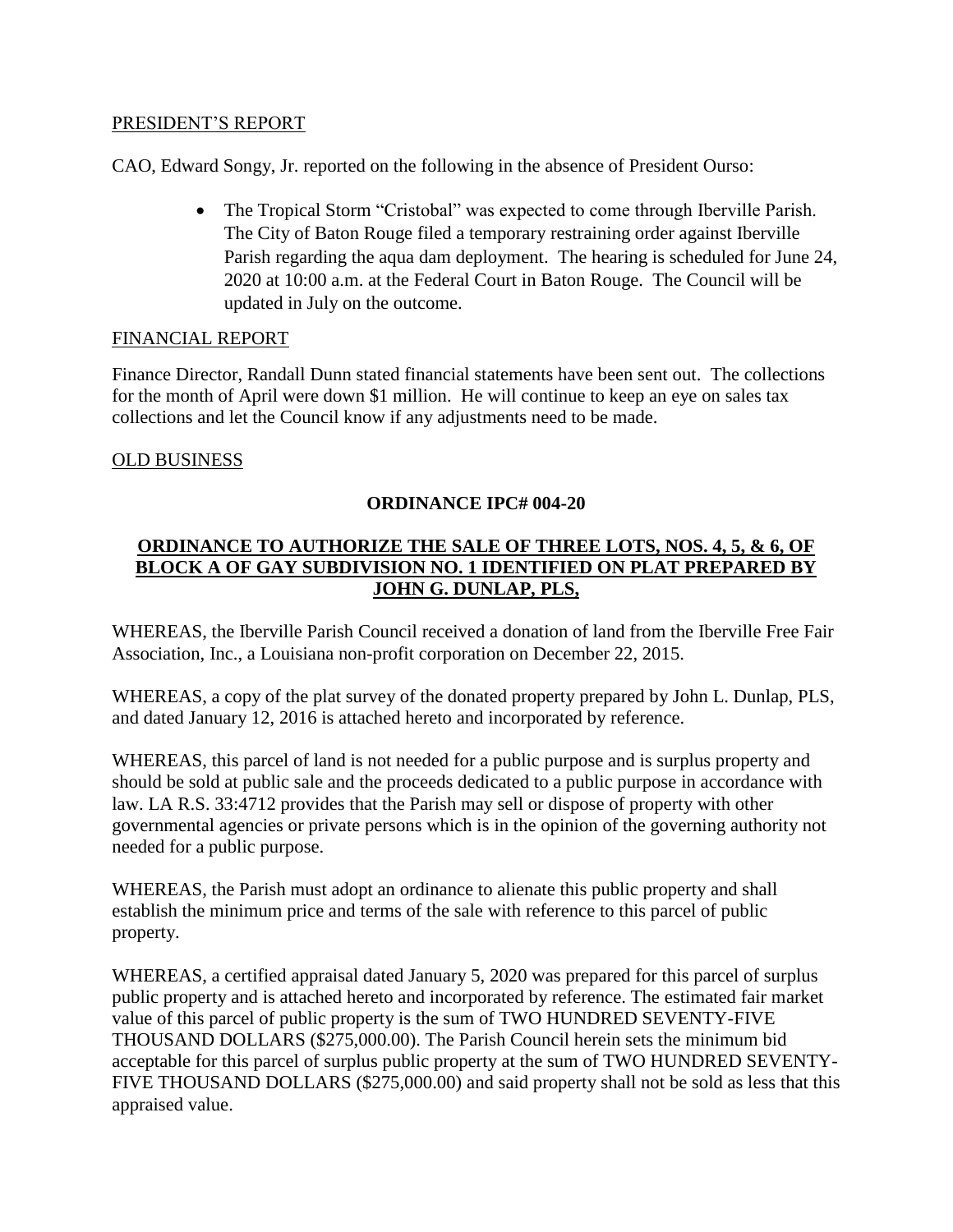WHEREAS, the Iberville Parish Council through the Iberville Parks & Recreation District has approved a parish wide master plan for the betterment and improvement of the Parish's parks and recreational areas, including the Belleview Park located in Plaquemine, Louisiana.

WHEREAS, the Belleview Park is the most utilized public park in Iberville Parish and an additional 4.19 acre tract of land was purchased to expand the Belleview Park to provide for expansion to meet the needs of Parish recreation as determined by the Parish Recreational Master Plan previously approved by the Parish Council and all six (6) municipalities located within the Parish.

WHEREAS, the sale of this surplus parcel of property will provide funding for improvements to the Belleview Park as suggested by the Parish Wide Recreational Master Plan.

WHEREAS, the sale of this parcel of surplus public property shall be sold by sealed bids in accordance with Louisiana law and said bid process shall be conducted by the Parish's auditing firm, Hugh Baxley, CPA, and public notice of said sale shall be in accordance with Louisiana law.

NOW, THEREFORE, BE IT ORDAINED by the Iberville Parish Council as follows: "That the parcel of surplus public property identified as follows

"*Those three (3) certain tracts of parcels of ground, together with all the improvements thereon and all rights, ways, privileges, servitudes, appurtenances and advantages thereunto belonging or in anywise appertaining, situated in the Parish of Iberville, State of Louisiana, designated at LOTS NOS. 4,5 and 6 of BLOCK A of GAY SUBDIVISION NO. 1 located in Section 22, T.9S, R.12E, and more specifically shown on map thereof recorded in the Parish of Iberville in Conveyance Book 80, Entry 89; said lots having such dimensions and measurements along such bearings and being subject to such servitudes, building lines, restrictions, and dedications as more fully shown on said map.* 

*Being the same property shown on that map attached hereto and made a part hereof by John G. Dunlap, PLS, entitled, "PLAT SHOWING THE SURVEY OF LOTS 4, 5 AND 6 LOCATED IN SECTION 22, T-9-S, R-12-E, SOUTHEASTERN LAND DISTRICT, WEST OF THE MISSISSIPPI RIVER, IBERVILLE PARISH, LOUISIANA FOR THE IBERVILLE PARISH COUNCIL."*

### *LESS AND EXCEPT that 0.010 ac. Parcel 2-5 sold to the State of Louisiana (but including the subsurface mineral rights thereto) at COB 316, Entry 235 of the Iberville Parish Public Records.*

Be sold by sealed public bids in accordance with Louisiana law and the proceeds of said sale to be utilized solely for the improvement of Belleview Park.

The above ordinance being submitted for public hearing on the 16<sup>th</sup> day of June, 2020 at 6:00 P.M. was approved by the following vote on roll call: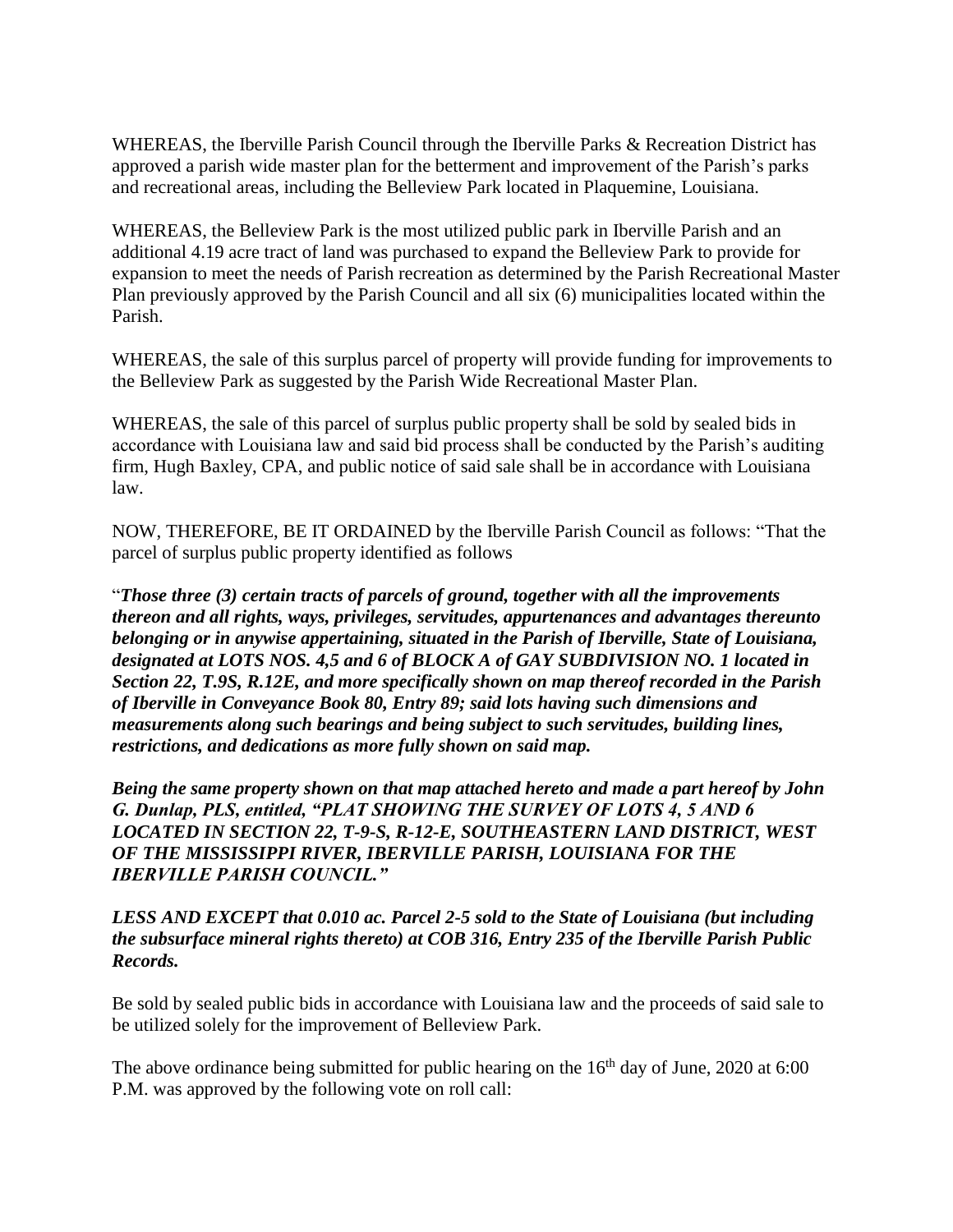The foregoing ordinance which was previously introduced at the meeting of the Iberville Parish Council on May 19, 2020 and a summary thereof having been published in the official journal on June 25, 2020 the public hearing on this ordinance held on the 16<sup>th</sup> day of June, 2020, at 6:00 p.m., in the Council Meeting Room, 58050 Meriam Street, Plaquemine, Louisiana, was brought up for final passage with a motion by Councilman Dominique, and seconded by Councilwoman Easley, having been duly submitted to a vote, the ordinance was duly adopted by the following yea and nay vote on roll call:

YEAS: Easley, Dominique, Jackson, Smith, Pierce, Arnold, Markins, Bradford, Morgan. NAYS: Allen. ABSTAIN: None. ABSENT: Kelley, Vallet.

The ordinance was declared adopted by the Chairman on the 16<sup>th</sup> day of June, 2020.

## NEW BUSINESS

A) Introduction of Ordinances

The following ordinance were introduced by Mr. Songy:

- 1) Ordinance to abandon a portion of drainage canal identified as W17-L3 located within in St. Gabriel, Louisiana
- 2) Ordinance to accept donation of immovable property from Patrick W. Pendley and Helen Pendley located at 58005 Meriam Street, Plaquemine, Louisiana
- 3) Ordinance to Adopt the Millage Rates for the Tax Year 2020

Upon a motion by Councilman Smith, seconded by Councilman Markins, it was moved that a public hearing be held on Tuesday, July 21, 2020 at 6:00 p.m. on the introduced ordinances. The motion having been duly submitted to a vote, was duly adopted by the following yea and nay votes on roll call:

YEAS: Allen, Easley, Dominique, Jackson, Smith, Pierce, Arnold, Markins, Bradford, Morgan. NAYS: None. ABSTAIN: None. ABSENT: Kelley, Vallet.

The motion was declared adopted by the Chairman on the 16<sup>th</sup> day of June, 2020.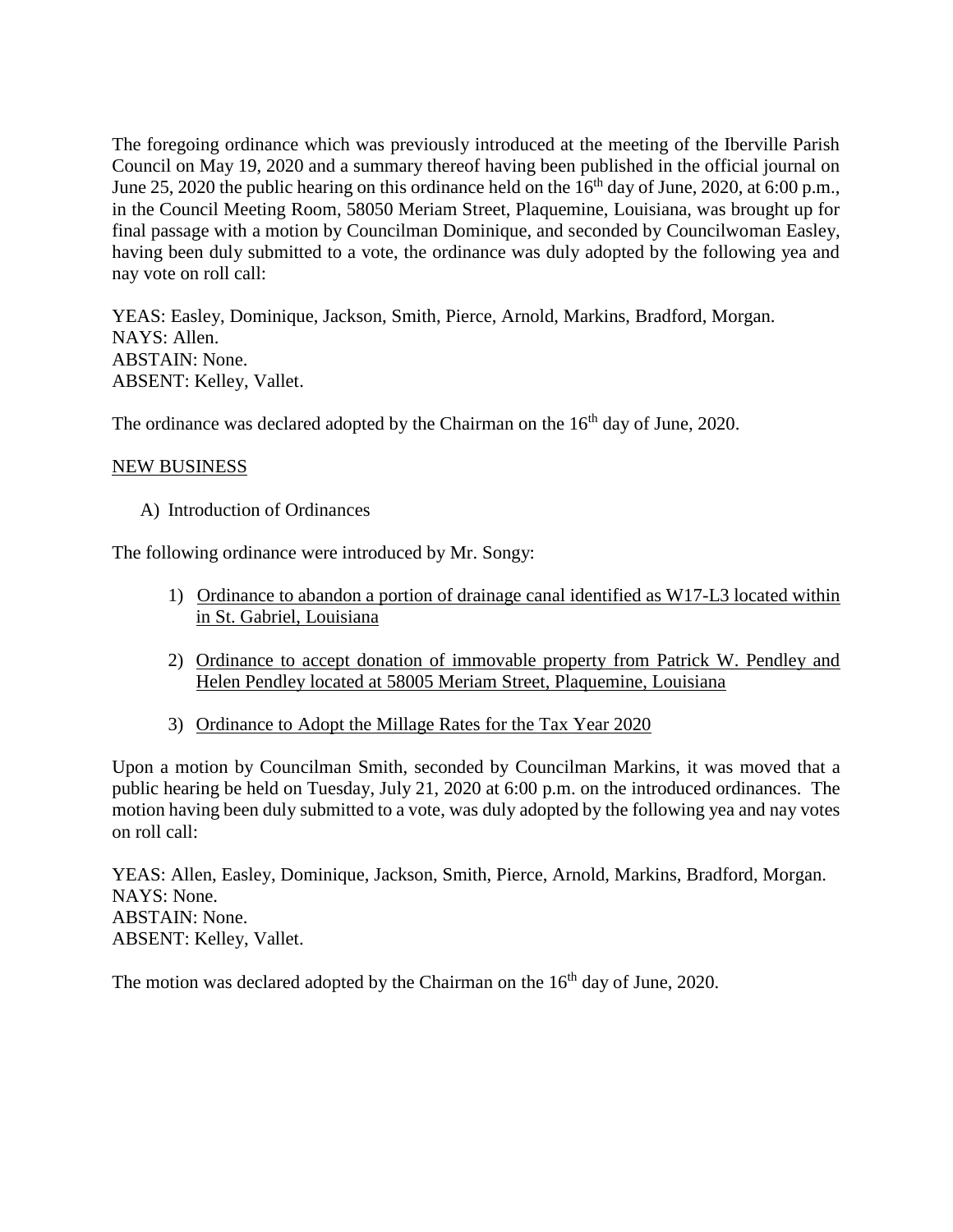### RESOLUTION COMMITTEE REPORT

The Resolution Committee met on Tuesday, June 16, 2020 at 6:10 p.m., followed by the roll call with the following Resolution Committee Members only in attendance: Smith, Pierce, Arnold, Markins, Jackson, Morgan, Dominique.

Absent: Vallet, Kelley.

## ADDENDUM

A) Resolution to authorize removal and storage of confederate statute located on grounds of former Iberville Parish Courthouse

Upon a unanimous recommendation by the Resolution Committee members, it was moved to add the addendum resolution to the agenda as Resolution B. The motion having been duly submitted to a vote was duly adopted by the following yea and nay votes on roll call:

The following resolutions were read aloud by Mr. Songy:

- A) Resolution to select the Official Journal for the Iberville Parish Council for the period beginning July 1, 2020 and ending June 30, 2021
- B) Resolution to authorize removal and storage of confederate statute located on grounds of former Iberville Parish Courthouse

There were no questions from the Council or the public.

Councilman Arnold made a recommendation to forward the resolutions to the regular meeting, seconded by Councilman Pierce. The recommendation having been duly submitted to a vote was duly adopted by the following yea and nay votes on roll call by Resolution Committee Members only:

YEAS: Smith, Pierce, Arnold, Markins, Jackson, Morgan, Dominique. NAYS: None. ABSTAIN: None. ABSENT: Vallet, Kelley.

The recommendation was declared adopted by the Chairman to forward the resolutions to the regular meeting.

#### DURING THE REGULAR MEETING: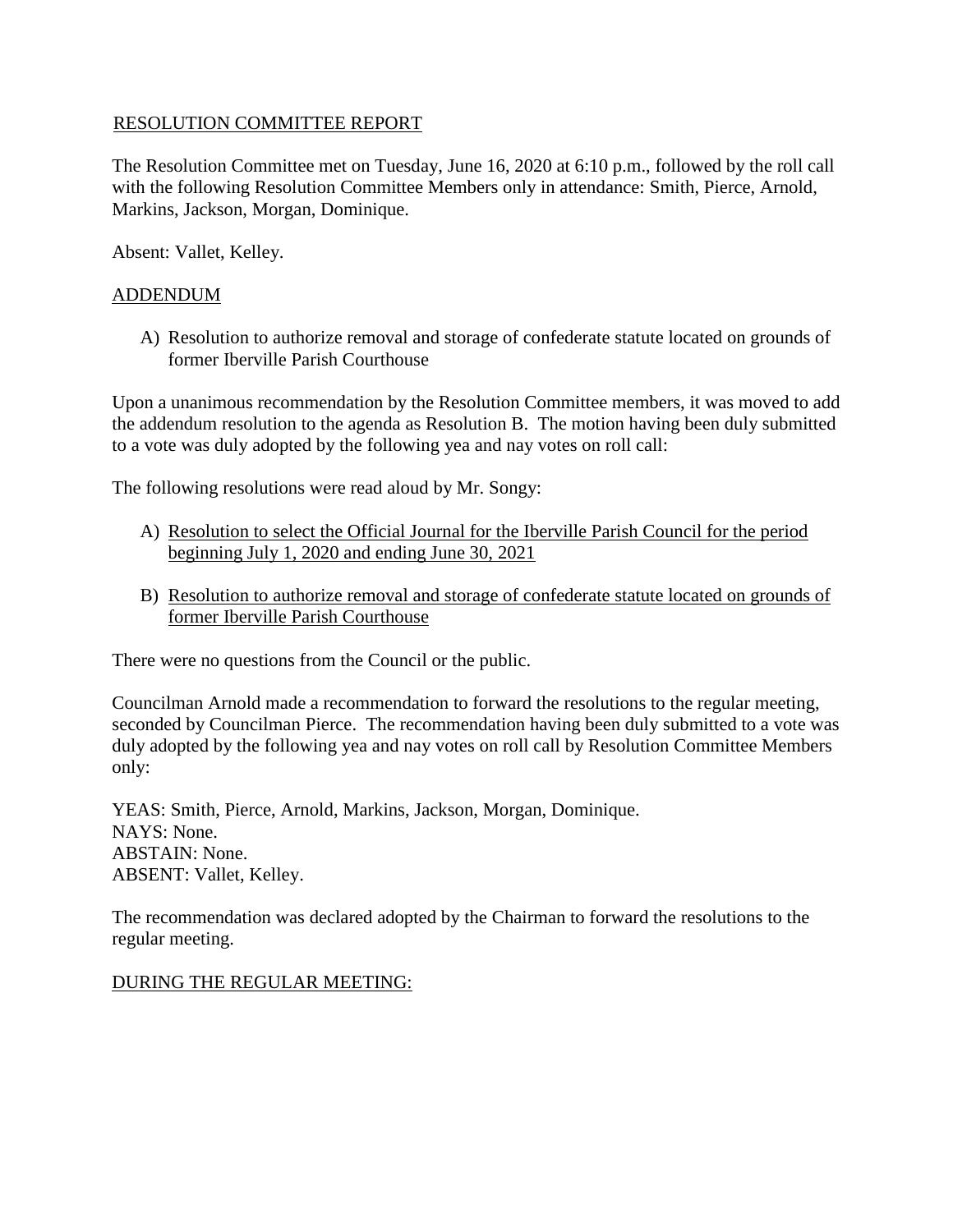#### **RESOLUTION IPC# 2020-005**

## **RESOLUTION TO SELECT THE OFFICIAL JOURNAL FOR THE IBERVILLE PARISH COUNCIL FOR THE PERIOD BEGINNING JULY 1, 2020 AND ENDING JUNE 30, 2021**

The following resolution was introduced by Councilman Arnold, and seconded by Councilman Jackson.

WHEREAS, La. R.S. 43:141 provides that a Parish Council at its first meeting in June of each year shall select a newspaper as official journal for its Parish for a term of one (1) year.

WHEREAS, La. R.S. 43:142 further provides that the newspaper selected shall have been published in an office physically located in the Parish in which the governing body is located for a period of five (5) years proceeding.

WHEREAS, the Post-South newspaper is the only qualifying newspaper within the Parish of Iberville that meets the statutory criteria to be classified as the official parish journal.

WHEREAS, for the purposes of meeting the requirements of La. R.S. 43:150, the name and address, effective date of selection and the period for which the selection is effective of the official journal be filed with the Secretary of State.

NOW, THEREFORE, BE IT ORDAINED, by the Iberville Parish Council as follows: "That the 'Post South' newspaper be selected as the official journal for the Iberville Parish Council for the period of July 1, 2020 through June 30, 2021."

The above resolution was duly adopted in regular session on this  $16<sup>th</sup>$  day of June, 2020 by the following votes on roll call:

YEAS: Allen, Easley, Dominique, Jackson, Smith, Pierce, Arnold, Markins, Bradford, Morgan. NAYS: None. ABSTAIN: None. ABSENT: Kelley, Vallet.

The resolution was declared adopted by the Chairman on the 16<sup>th</sup> day of June, 2020.

Chairman Jewell stated the following people registered to speak on the next resolution: Malcolm Dotson, Keithen Pugh, Les Ann Kirkland, and Vessie Pierce.

- B) Resolution to authorize removal and storage of confederate statute located on grounds of former Iberville Parish Courthouse
	- Mr. Malcolm Dotson came before the Council to speak in favor of Resolution B. Mr. Dotson stated everyone in this room should be offended by this statue, and if we are going to move forward together then the statue should be removed.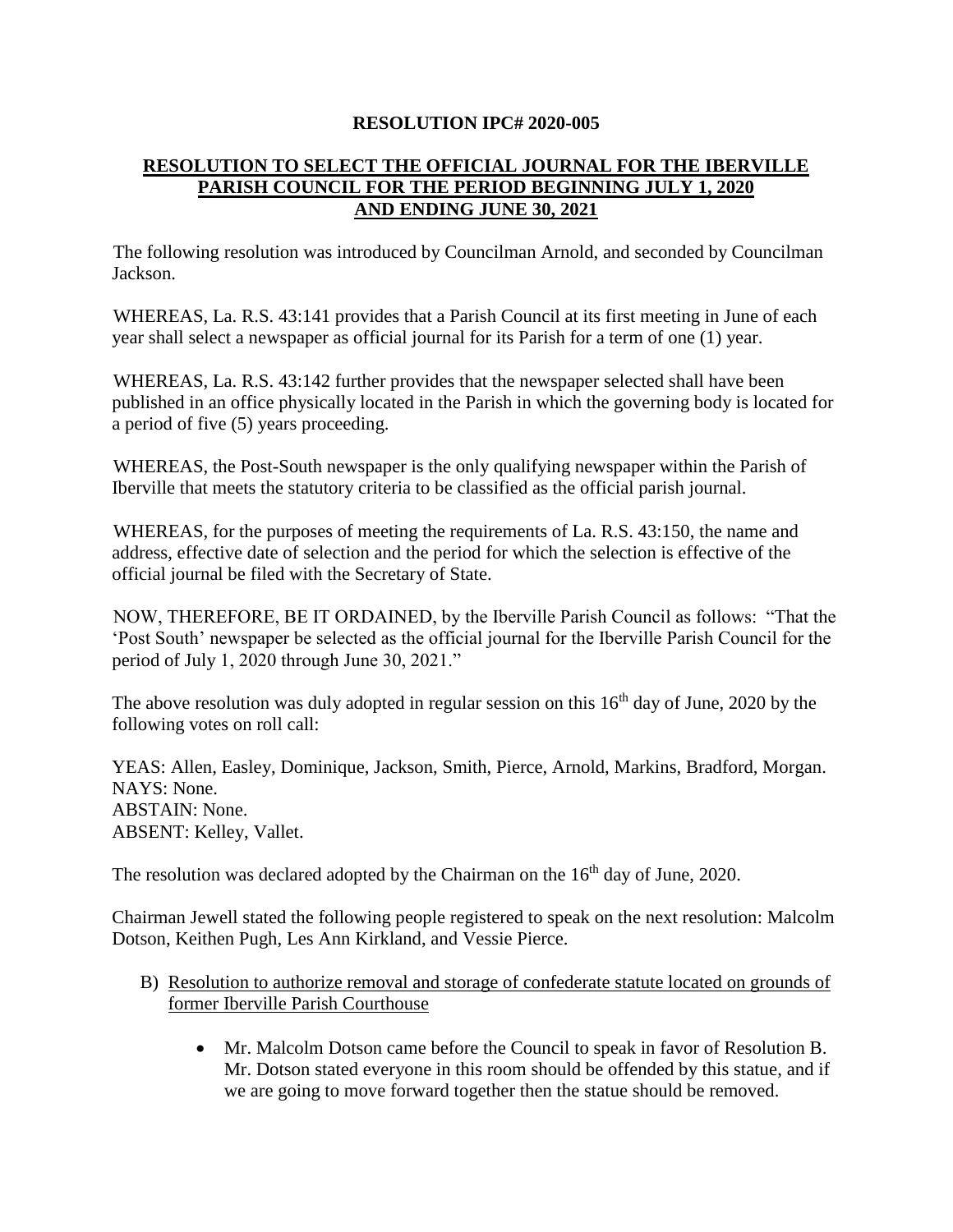- Mr. Keithen Pugh came before the Council to speak in favor of Resolution B. He stated he would like the sugar kettles in the Courthouse's flowerbeds removed as well as the statue.
- Ms. Les Ann Kirkland came before the Council to offer an alternative regarding Resolution B. She asked that the Council consider adding a counter-point of another monument of a black soldier to meet the gaze of the existing soldier. She believes that an installation of a double monument would be proof of history, a chance to educate, evidence of change, and an expansion of truth.
- Chairman Jewell stated he worries about the Parish's military memorial monuments honoring those who fought and died for this country.
- Ms. Vessie Pierce came before the Council to speak in favor of Resolution B. She stated she does not want a double monument or a black statue added. She stated we had a history in Plaquemine too but all of our history is gone. She said its time for come ups.
- Councilwoman Easley asked if the statue is removed, can it be put back with another monument and made into something showing we are united together? Chairman Jewell stated yes. The museum did not want it. He said the statue does not belong to the Parish, it belongs to the Daughters of the Confederacy, and should they want it back they can have it.

# **RESOLUTION IPC# 2020-006**

# **RESOLUTION TO AUTHORIZE REMOVAL AND STORAGE OF CONFEDERATE STATUTE LOCATED ON GROUNDS OF FORMER IBERVILLE PARISH COURTHOUSE**

The following resolution was introduced by Councilman Pierce, and seconded by Councilman Arnold.

WHEREAS, there is a confederate statute located on the grounds of the former Iberville Parish Courthouse erected in 1912.

WHEREAS, the Iberville Parish Council understands the current situation related to citizens across this nation expressing concern for Confederate memorial statutes located in public places serving as objects of division and causing racial inequities nationally and locally.

WHEREAS, Iberville Parish is a place of peace, love and unity and the location of a Confederate statute on the grounds of the former Iberville Parish Courthouse only serves to promote divisive feelings among Parish residents.

WHEREAS, although historically significant, Iberville Parish citizens would be better served if the Confederate statute located on the grounds of the former Iberville Parish Courthouse was removed immediately and stored in an appropriate location.

WHEREAS, the Iberville Parish Council wishes to prevent and end debate on the placement of this Confederate statute on public property of the Parish.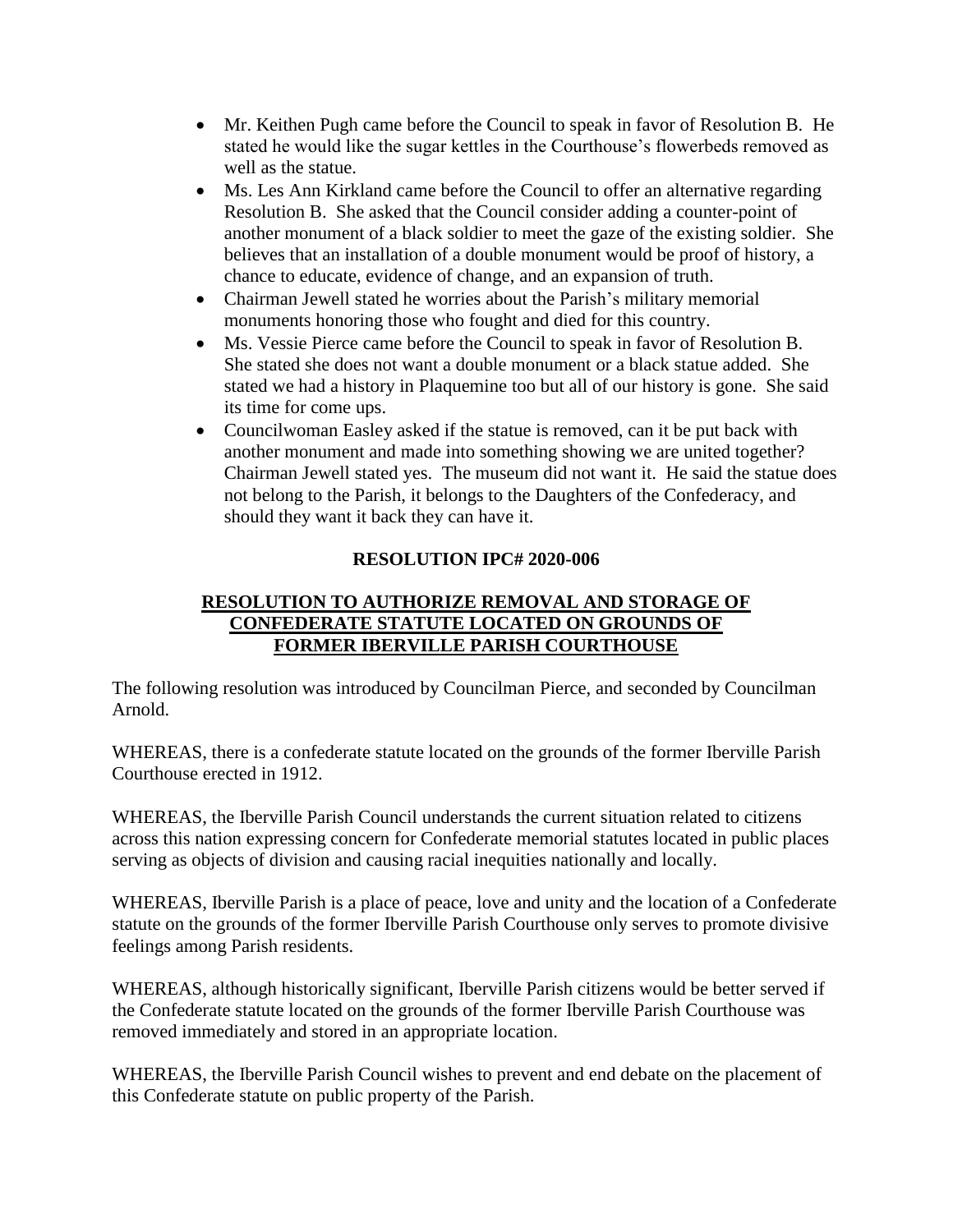NOW, THEREFORE, BE IT RESOLVED BY the Iberville Parish Council as follows:

"That J. Mitchell Ourso, Jr., Parish President, is hereby authorized to enter into a professional service contract for the removal and storage of the Confederate statute located on the grounds of the former Iberville Parish Courthouse."

The above resolution was duly adopted in regular session on this  $16<sup>th</sup>$  day of June, 2020 by the following votes on roll call:

YEAS: Allen, Easley, Dominique, Jackson, Smith, Pierce, Arnold, Markins, Bradford, Morgan. NAYS: None. ABSTAIN: None. ABSENT: Kelley, Vallet.

The resolution was declared adopted by the Chairman on the 16<sup>th</sup> day of June, 2020.

#### BOARDS & COMMISSIONS REPORT

The Boards and Commissions Committee met on Tuesday, June 16, 2020 at 6:14 p.m. followed by the roll call with the following Committee Members only in attendance: Jackson, Markins, Pierce, Smith, Arnold.

Absent: Vallet.

A quorum was present.

- A) Appointment of Mr. Edward Songy, Jr. as a nominee board member to the Capital Area Human Services District (CAHSD) Board
- B) Appointment of Mr. David Hall as a nominee board member to the Capital Area Human Services District (CAHSD) Board
- C) Appointment of Mr. John Barlow as a nominee board member to the Capital Area Human Services District (CAHSD) Board

Upon a recommendation by Councilman Markins, and seconded by Councilman Smith, it was recommended to nominate Mr. Edward Songy, Jr., Mr. David Hall, and Mr. John Barlow to the Capital Area Human Services District Board. The recommendation having been duly submitted to a vote was duly adopted by the following yea and nay votes on roll call by Boards and Commission Committee Members only:

YEAS: Jackson, Markins, Pierce, Smith, Arnold. NAYS: None. ABSTAIN: None. ABSENT: Vallet.